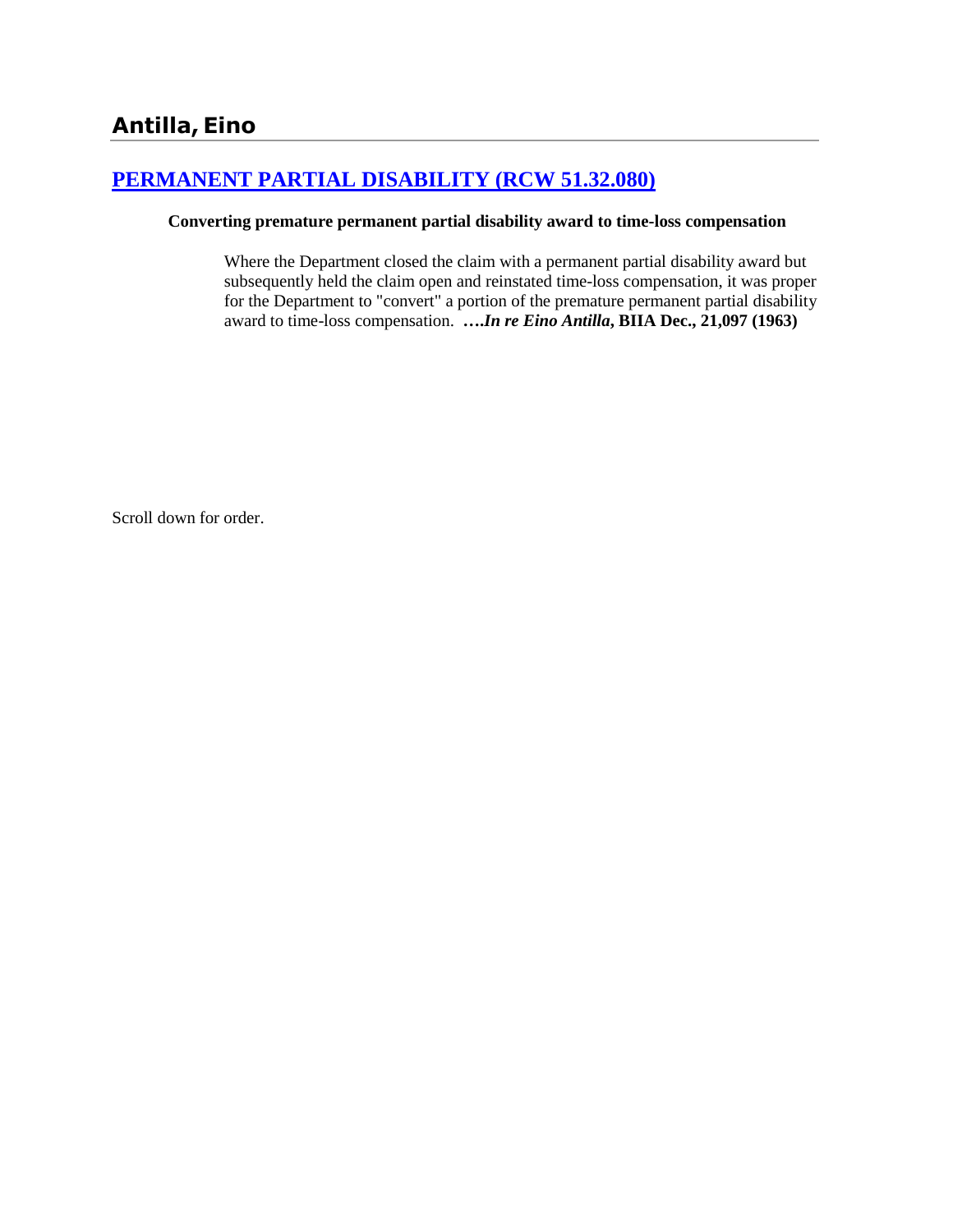#### **BEFORE THE BOARD OF INDUSTRIAL INSURANCE APPEALS STATE OF WASHINGTON**

**)**

**IN RE: EINO ANTILLA ) DOCKET NO. 21,097**

#### **CLAIM NO. C-669919 ) ORDER DENYING APPEAL**

Appeal filed by the claimant, Eino Antilla, on November 14, 1963, from an order of the supervisor of industrial insurance dated October 2, 1963, awarding the claimant time-loss compensation for the eleven-month period from November 2, 1962, to October 2, 1963, less "conversion of Permanent Partial Disability to time loss" in the amount of \$1890.00, leaving a net amount paid to claimant of \$210.00. Appeal **DENIED**.

# **DECISION**

The record of the department of labor and industries reveals that this claim, for an industrial injury sustained by the claimant on February 20, 1960, was closed (based on a report of an orthopedic examination performed on November 1, 1962, together with a letter from the claimant's attending physician giving his opinion of claimant's condition) by an order of the supervisor dated December 11, 1962, with time-loss compensation for temporary total disability as paid through November 1, 1962, and with a permanent partial disability award of 80% of the amputation value of the left leg at or above the knee, 10% of the amputation value of the left, minor, forearm at the upper third, 20% of the amputation value of the right, major, hand at the wrist, and 10% of the maximum allowed for unspecified disabilities, for a total award of \$7323.75. The claimant appealed from said order to this Board on January 30, 1963, alleging, among other things, that he was still in need of medical treatment. Said appeal was denied because, on February 26, 1963, the supervisor entered an order making the prior order of December 11, 1962, interlocutory pending further investigation, pursuant to R.C.W. 51.52.060. Based on further medical opinions obtained, the department continued to hold the claim open for further authorized medical treatments, and further surgery was authorized in August of 1963.

On October 2, 1963, the supervisor entered the order here appealed from, reinstating claimant's temporary total disability status and awarding him time-loss compensation from November 2, 1962 (the day following the date of previous termination of such compensation) to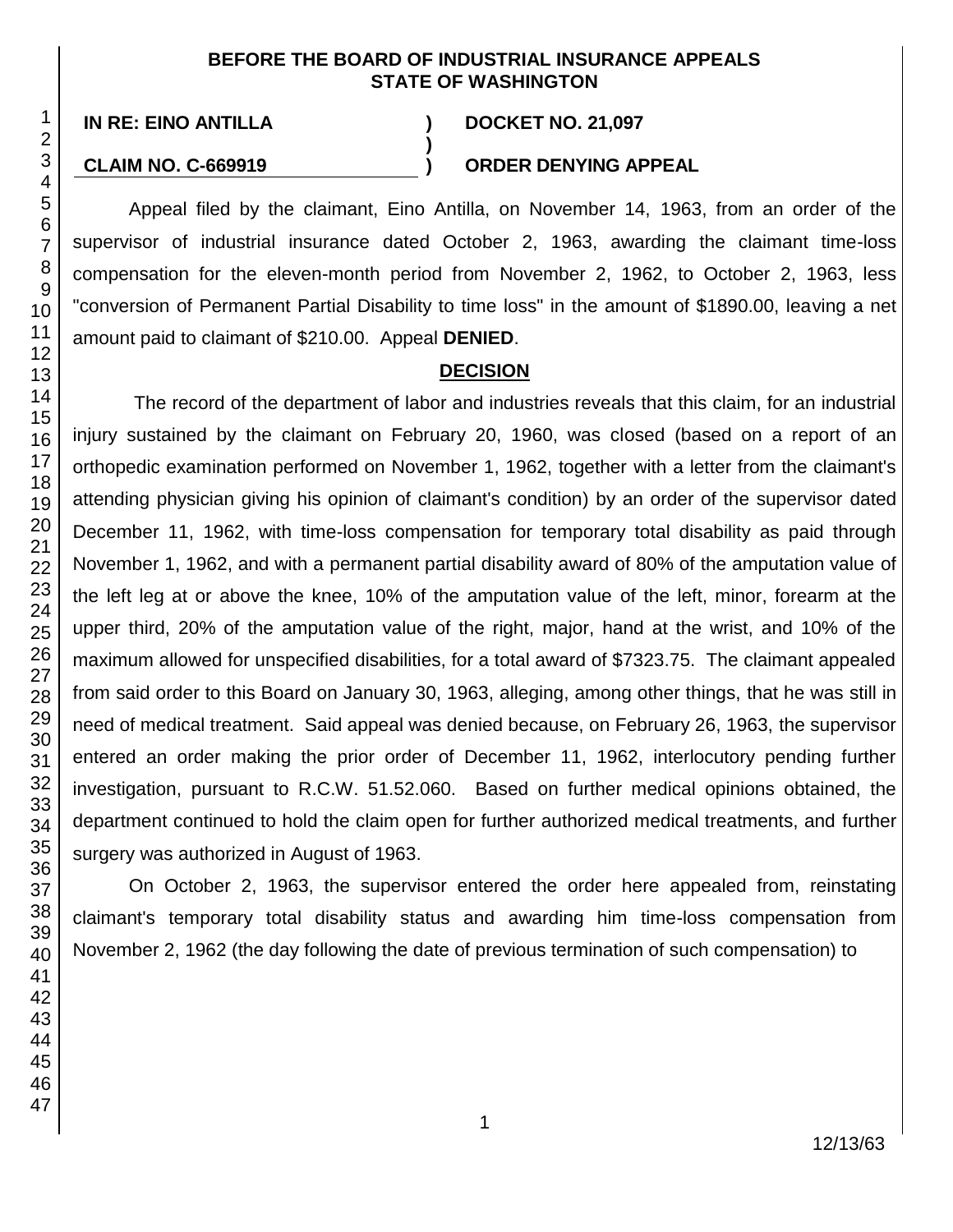October 2, 1963, deducting from said amount, however, the sum of \$1890.00 as a partial conversion of the previously paid permanent partial disability award to time-loss compensation. The sole ground of claimant's appeal from said order is that this conversion was "not reasonable" and that he should receive the full amount of time-loss compensation for the period in question without any deduction for the permanent partial disability award conversion.

In view of the record, this Board is convinced that the department's order of October 2, 1963, was entirely correct and proper. It has been established by the record and determined by the department, and not disputed by the claimant, that he was in fact temporarily totally disabled in November and December of 1962 and has continued in said temporary disability status since that time, and that his condition was not fixed in December of 1962. This being the case, he was not entitled to any of the permanent partial disability award paid by the supervisor's order of December 11, 1962. A claimant cannot be classified as temporarily disabled and permanently disabled at the same time. Franks v. Department of Labor and Industries, 35 Wn. (2d) 763; Hunter v. Department of Labor and Industries, 43 Wn. (2d) 696.

In effect, therefore, the \$7323.75 award paid to the claimant in December of 1962 should be considered as an "advance" in that amount on his future time-loss compensation payable. Legally there would be nothing to prevent the department from "converting" the entire \$7323.75 into timeloss compensation, and deducting accordingly from further monthly installments as they may become due. The department is not doing this, however, and has only converted \$1890.00 of the permanent partial disability award into time-loss compensation, still leaving a balance of excess payment of \$5433.75. Presumably this is on the assumption that, although the medical and surgical treatment currently being given to the claimant is expected to improve his condition and reduce his disability, it will still leave a substantial permanent disability, when his condition eventually becomes fixed, equal to or in excess of the monetary value of \$543375.

This appeal raises solely a question of law, and it is clear to the Board that the department's order of October 2, 1963, was correct and proper under the law, and was entirely reasonable. Said order should, pursuant to R.C.W. 51.52.080, be confirmed and this appeal should be denied.